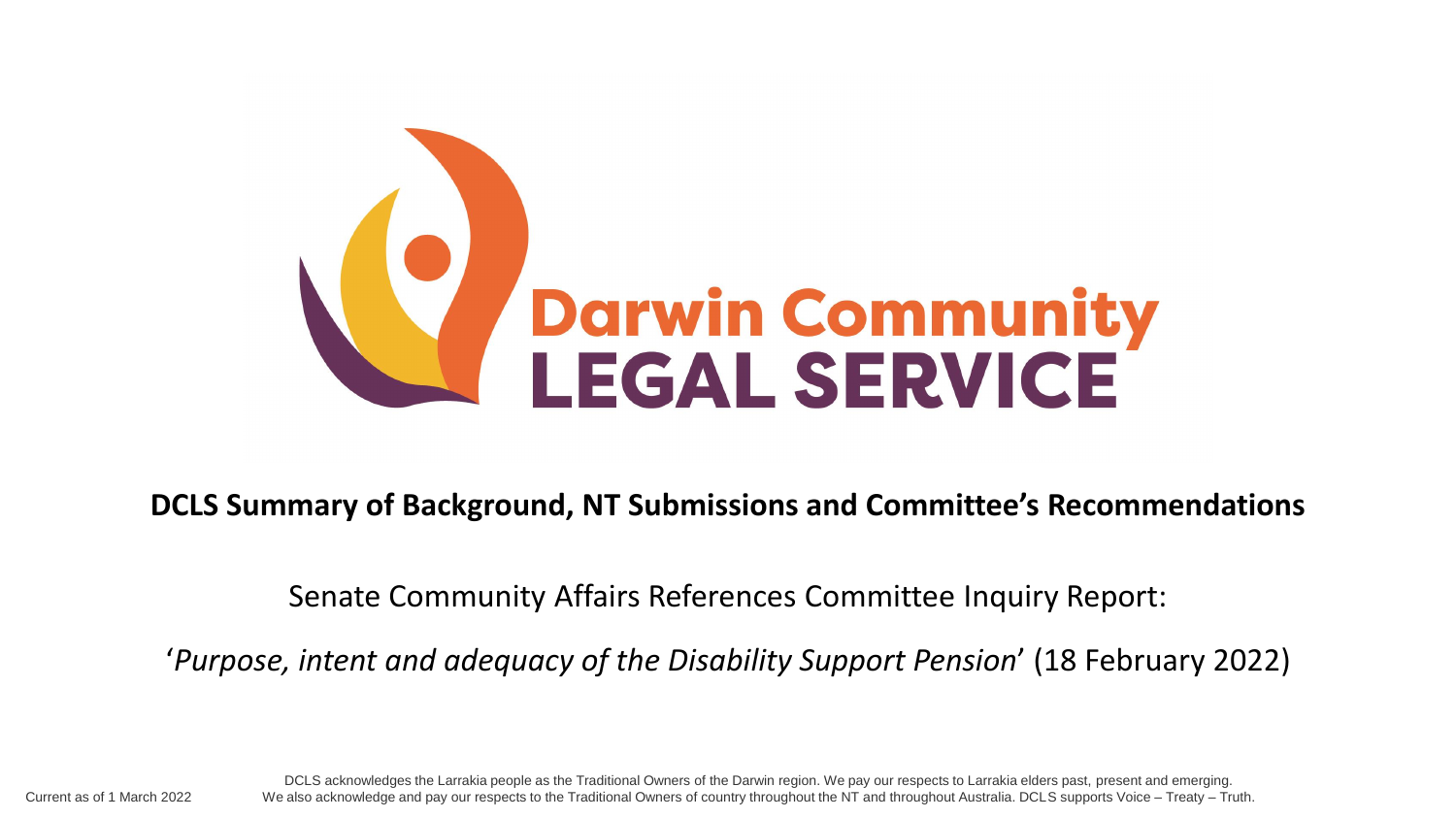## Background

- The Disability Support Pension (DSP) is the Australian Government's primary income support payment for people with a permanent physical, intellectual or psychiatric impairment that prevents them from fully engaging in employment
- In 2021, the Senate referred an inquiry into the purpose, intent and adequacy of the DSP to the Senate Community Affairs References Committee
- Organisations and individuals from around Australia provided evidence to the inquiry about the issues with the DSP and gave recommendations on how it could be improved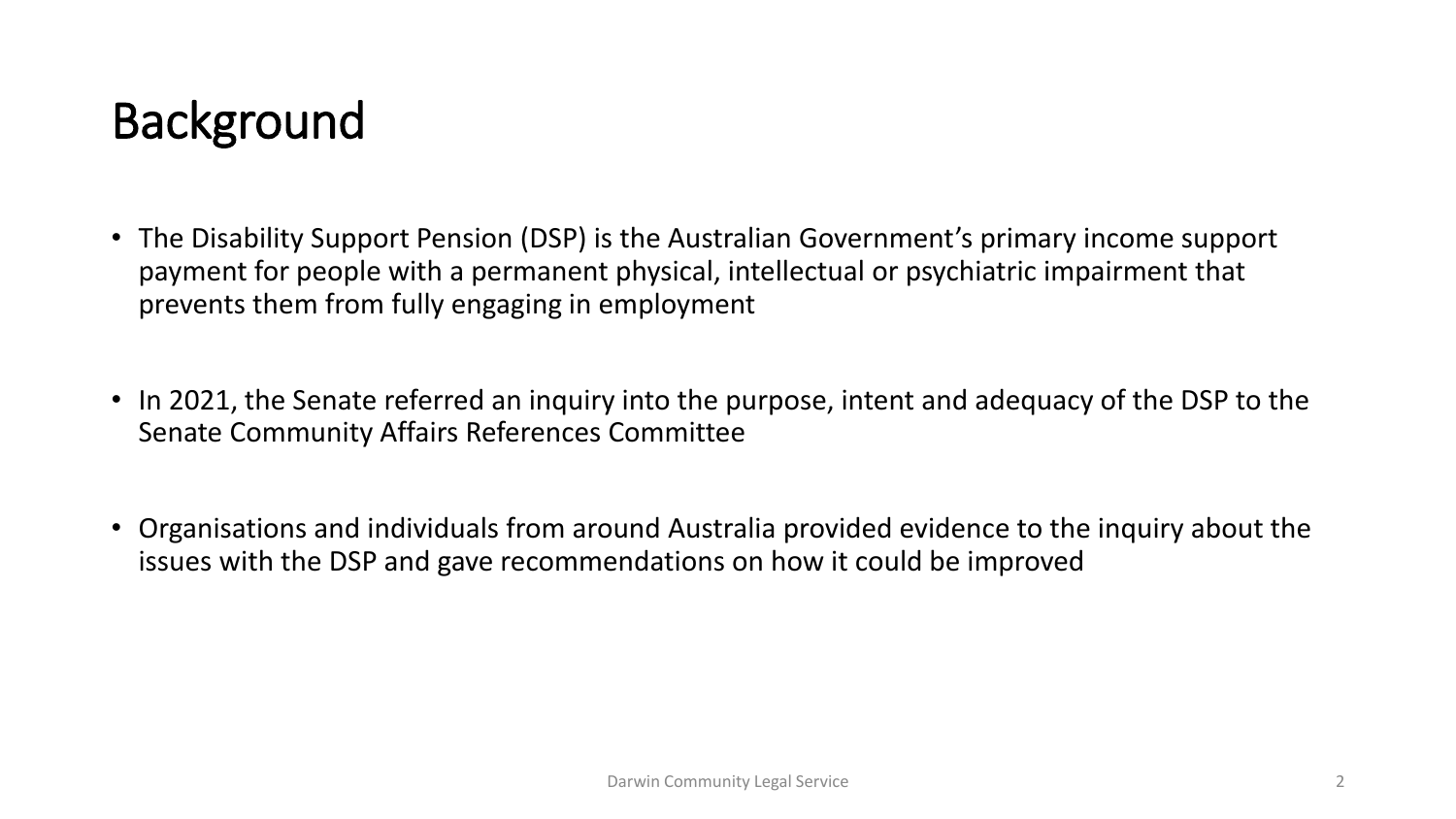#### NT Submissions to the Senate Committee (July – September 2021)





Danila Dilba



Central Australian **Aboriginal Congress** ABORIGINAL CORPORATION | ICN 7823

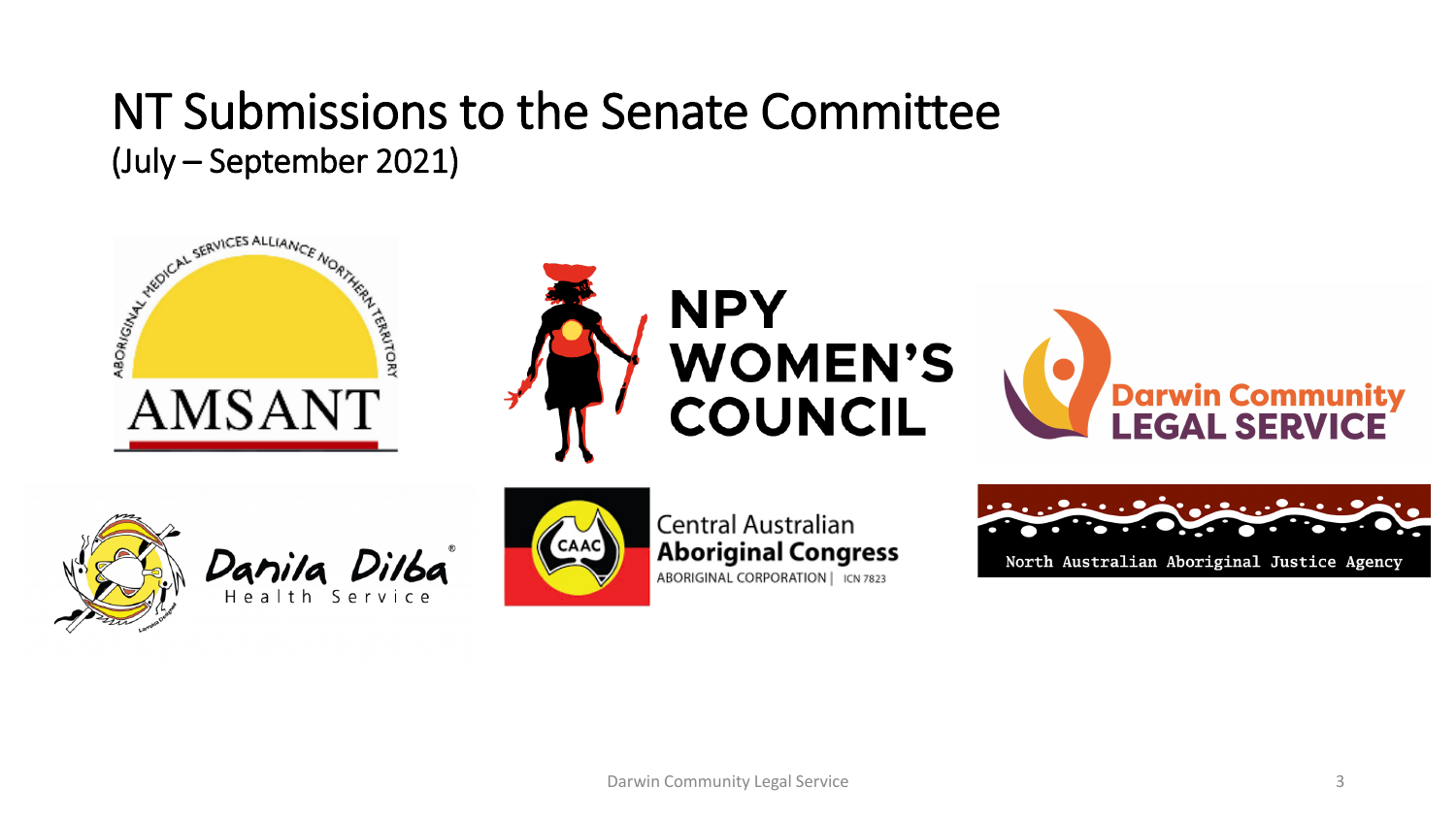## Key Points from the NT Submissions

- High prevalence of disability in rural and remote NT and the intersectionality of disadvantage highlights the importance of DSP
- Application process is too long, complex and confusing
	- Leads to despondency and the belief that getting on DSP is "too hard"
	- Not culturally appropriate or suitable for people with English as a third or fourth language
- Assessment requirements are unreasonably demanding and rigid
	- Long wait time and lack of specialists to provide evidence exacerbated in rural and remote areas
- Inadequate DSP rates means that recipients are still unable to maintain acceptable standards of living
	- DSP rates don't reflect the needs of recipients, particularly for people in rural and remote areas where the costs of living is higher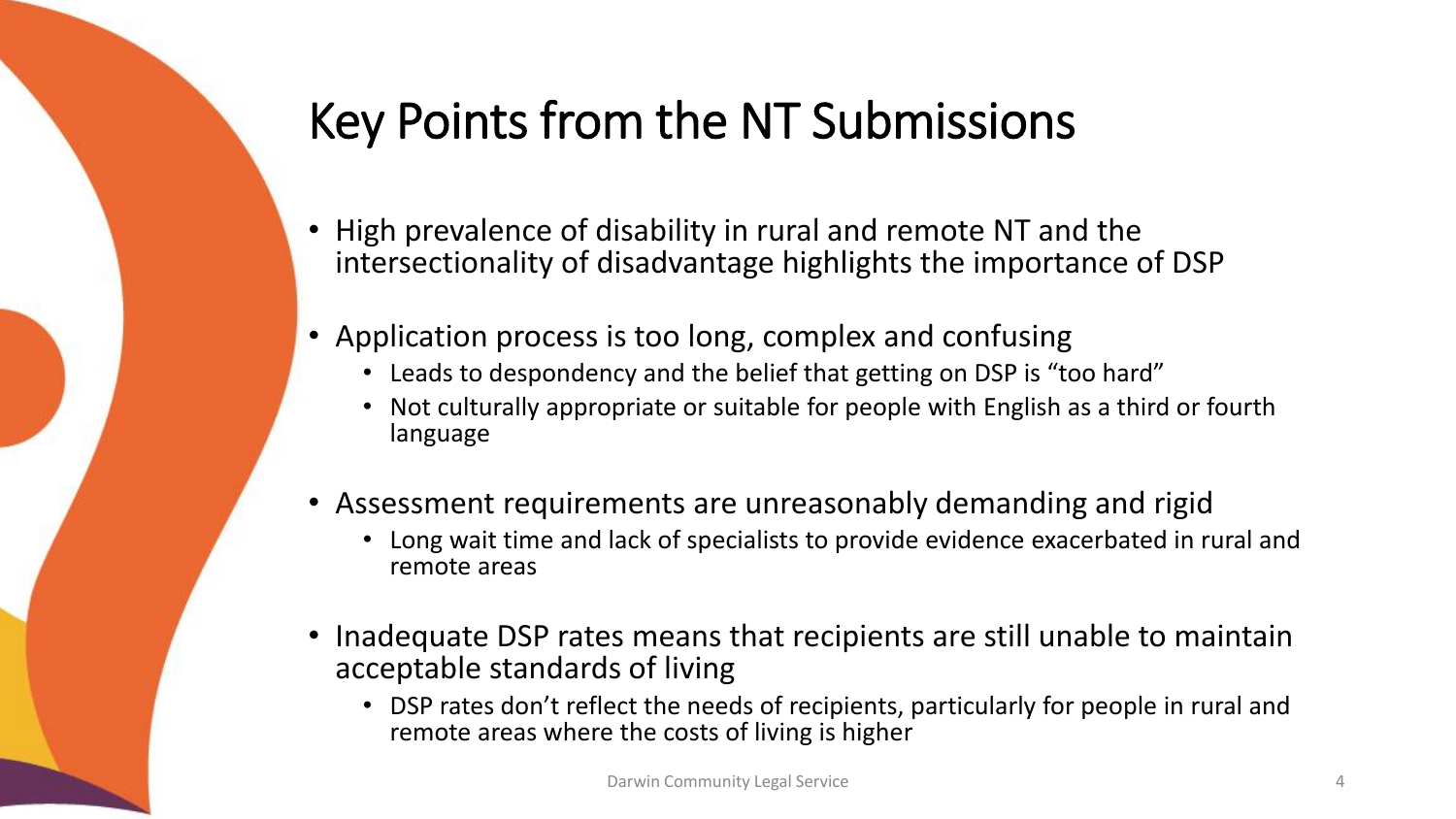# Key Recommendations in the NT Submissions

- Raise the rate of DSP payments, with payments starting when an application is accepted $[1]$
- Enhancing and empowering the Aboriginal Community Controlled Health Sector<sup>[2]</sup>
- Make the application process easier and provide additional support for people to navigate the application process[3]
- Implement culturally validated and relevant assessment tools and waive the assessment requirement if unable to be performed on country[4]
- Expand the list of responsible practitioners who can submit evidence[5]
- Change the eligibility requirements in favour of modern impairment measurements [6]
	- Lower or remove the 20 point impairment test[7]
	- Add end stage kidney failure and haemodialysis to Impairment Tables and remove IQ test for developmentally acquired cognitive impairments[8]
- Provide clearer and more detailed reasons for rejection of DSP claim[9]
- Remove or improve the program of support requirement [10]
- Cease cancelling DSP for people in custody $[11]$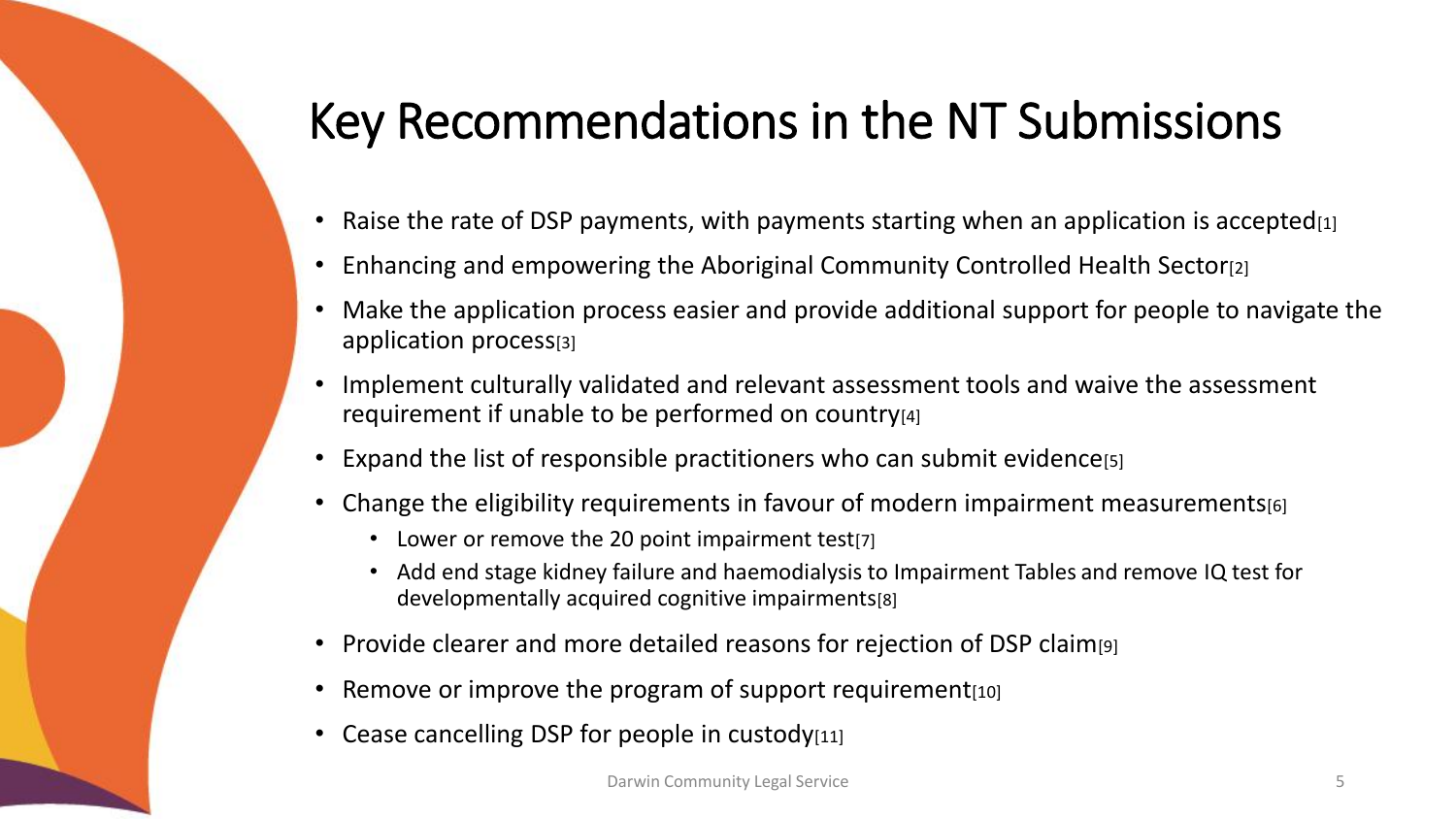#### Senate Committee's Report (18 February 2022)

*"… the evidence received by the Committee points to serious flaws with the DSP, its underlying policy framework, the way that it is administered, and how applicants are able to access it."*

#### The Committee found that the DSP requirements make it inaccessible for many:

- "The evidence required to make a claim for the DSP can be difficult to obtain and cost-prohibitive, and the process for applying is long, complex, and not well understood by applicants or treating health professionals"
- "Meeting these [program of support] obligations… is a key and challenging aspect of the process of applying for the DSP. People with disability also face workplace discrimination and structural barriers to participating in employment."

#### The Committee also noted the significant costs on DSP recipients:

• "People with disability and chronic illness can incur significant medical costs, in addition to the dayto-day expenses and housing costs experienced by people without disability. These pressures impact on DSP recipients' health, quality of life, and ability to participate in the workforce."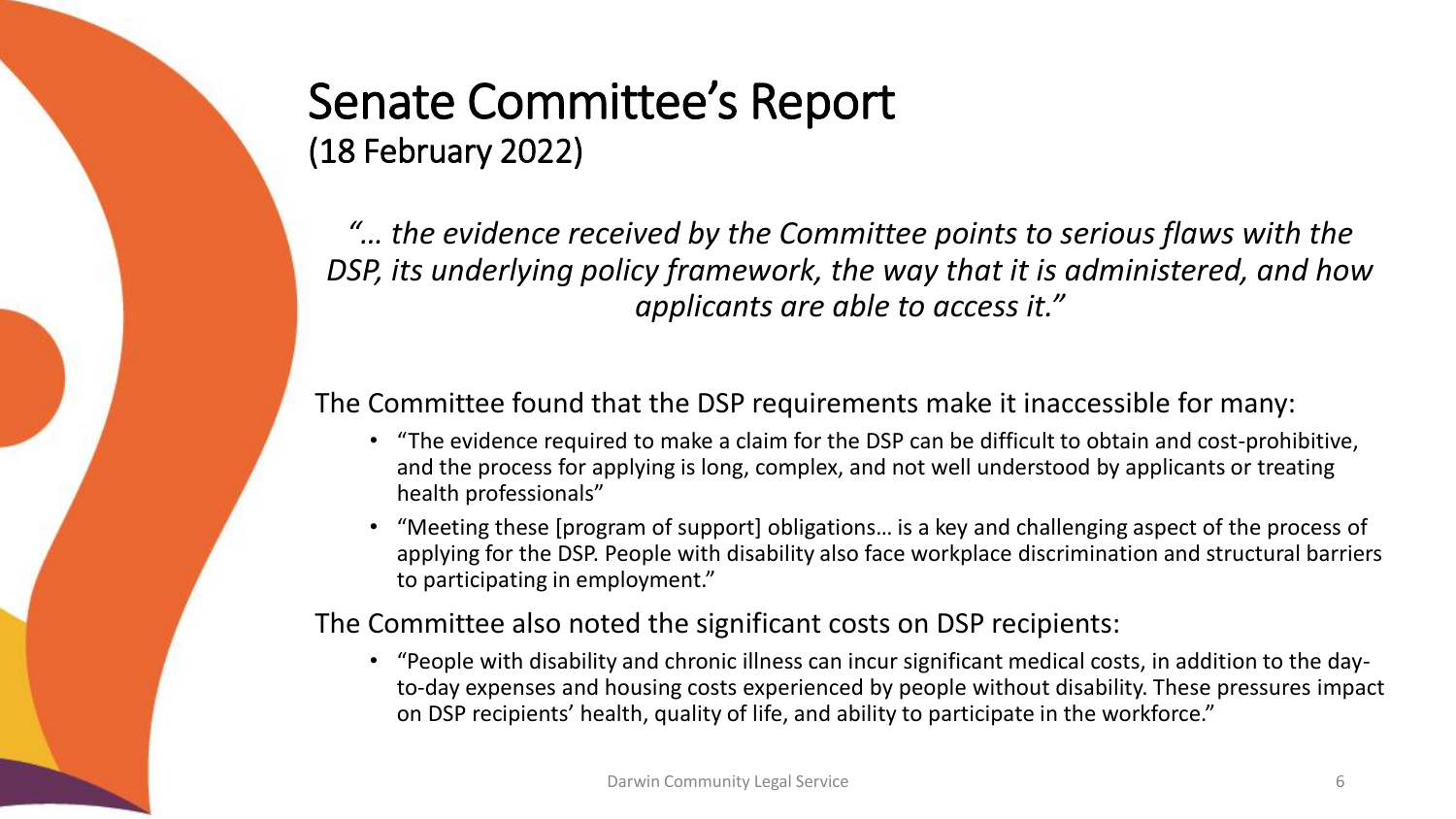### Summary of Committee Recommendations: Eligibility and Evidentiary Requirements

|    | <b>Recommendations with Committee's numbering</b>                                                                                                                          |         |
|----|----------------------------------------------------------------------------------------------------------------------------------------------------------------------------|---------|
| #1 | Investigate how the requirement that a condition be 'fully diagnosed, treated and stabilised' prevents people from<br>accessing the DSP and how it could be modified       | [2.112] |
| #2 | Consider reforming the approach to determine whether a claimant has a 'severe impairment' to allow the accumulation<br>of 20 points across any number of impairment tables | [2.117] |
| #3 | Undertake a review of the impairment tables that recognises comorbidity and draws on lived experiences, with a view to<br>working towards a social model of disability     | [2.118] |
| #4 | Introduce a discretion to allow DSP claims to be approved if medical eligibility is established after the existing 13-week<br>qualification period                         | [2.123] |
| #5 | Consider revising the evidentiary requirements to allow evidence of registered psychologists                                                                               | [2.127] |
| #7 | Consider reintroducing the treating doctors report and provide targeted resources to support health practitioners to<br>provide evidence for DSP claims                    | [2.134] |
| #8 | Consider ensuring that the Medicare Benefits Schedule allows health practitioners to claim payment for providing<br>evidence in support of DSP claims                      | [2.135] |
|    | This is a summary prepared by Darwin Community Legal Service. Please see the Committee Report for the precise wording of the recommendations.                              |         |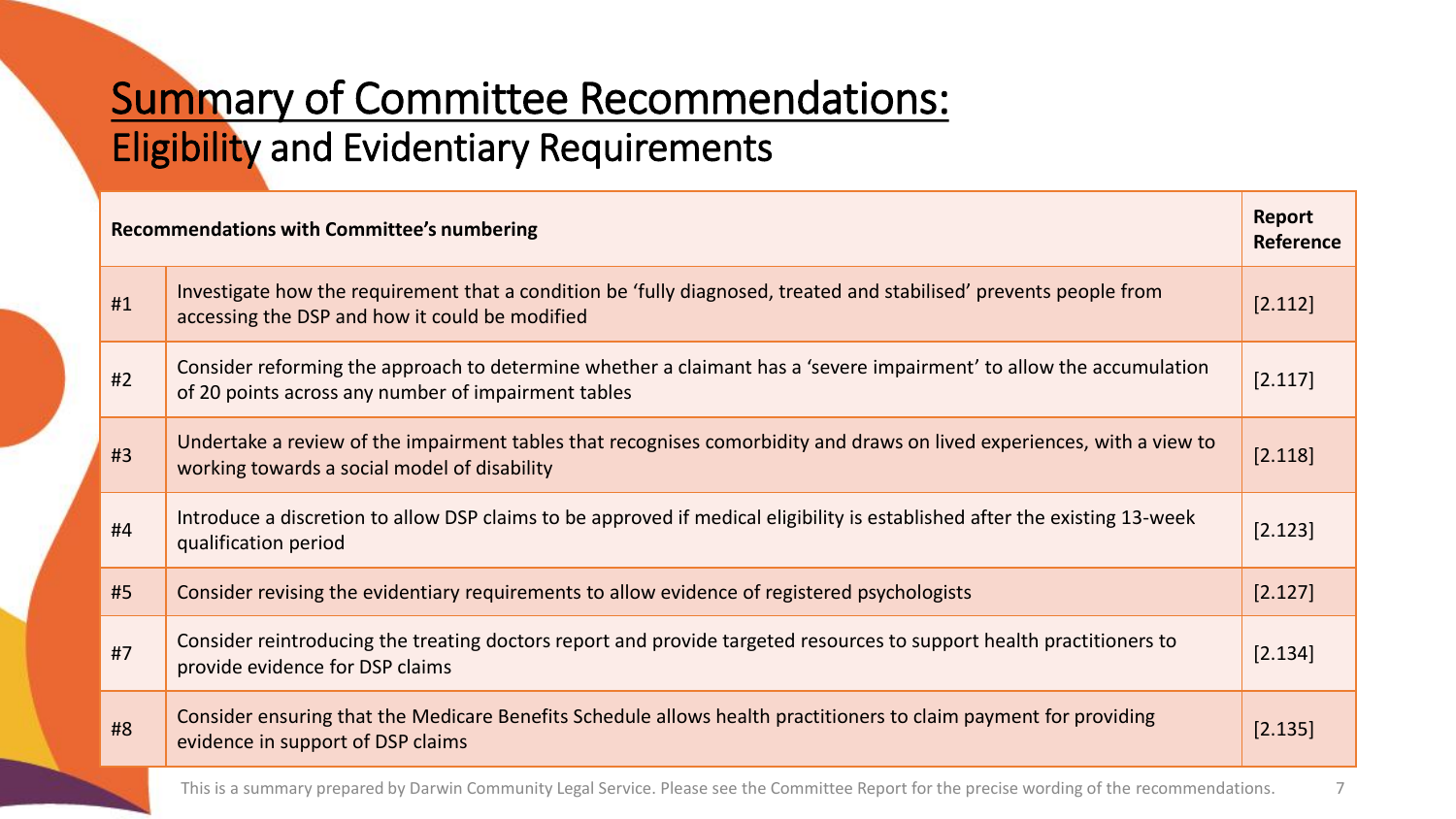### Summary of Committee Recommendations: Accessibility

| <b>Recommendations with Committee's numbering</b> |                                                                                                                                                                                                                                                                   | Report<br>Reference |
|---------------------------------------------------|-------------------------------------------------------------------------------------------------------------------------------------------------------------------------------------------------------------------------------------------------------------------|---------------------|
| #6                                                | Work with Aboriginal Community Controlled health organisations to ensure that the DSP claims process and evidentiary<br>requirements are culturally safe                                                                                                          | [2.129]             |
| #9                                                | Review the medical evidentiary requirements to ensure the application is fully accessible, considering the challenges<br>faced by regional, rural and remote Australians; JobSeeker and Youth Allowance recipients; recent migrants; and First<br>Nations peoples | [2.138]             |
| #14                                               | Undertake a review all Services Australia service centres to ensure genuine accessibility                                                                                                                                                                         | [3.113]             |
| #10                                               | In consultation with key stakeholders, review all guidance material, information and the claim form to make them simpler,<br>clearer and genuinely accessible                                                                                                     | [3.106]             |
| #12                                               | Ensure that all Services Australia clients who are deaf or hearing-impaired have the option of accessing an Auslan<br>interpreter                                                                                                                                 | [3.111]             |
| #13                                               | Enhance the visual and/or tactile cues available in Services Australia services centres                                                                                                                                                                           | [3.112]             |
| #18                                               | Ensure that the recommendations of the Commonwealth Ombudsman's 2016 report on access to the DSP are<br>implemented in full                                                                                                                                       | [3.123]             |
| #28                                               | Improve the coordination and integration of support payments, programs, and schemes for people with disability across<br>all levels of government                                                                                                                 | [5.63]              |
|                                                   | This is a summary prepared by Darwin Community Legal Service. Please see the Committee Report for the precise wording of the recommendations.                                                                                                                     | 8                   |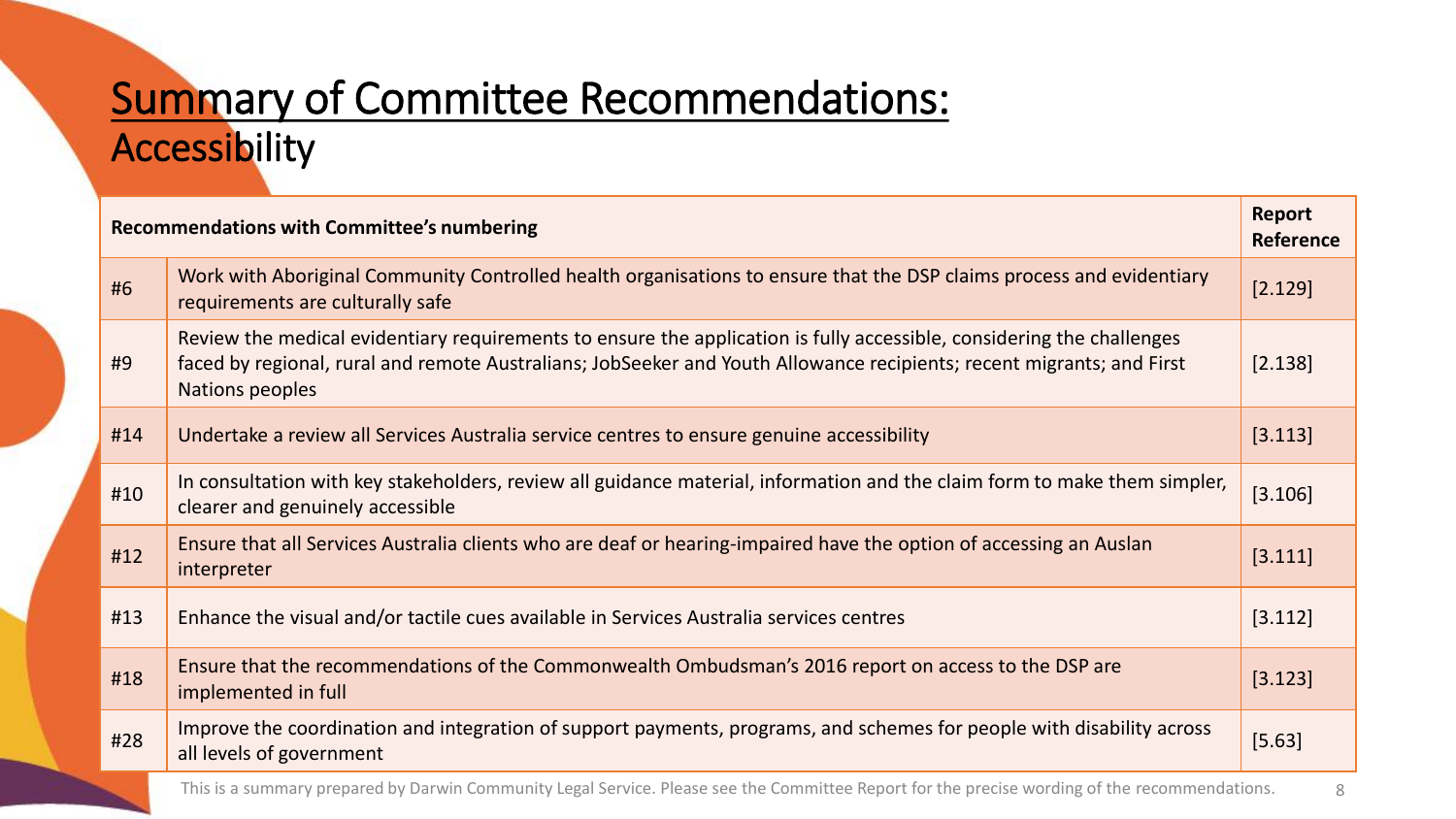### Summary of Committee Recommendations: Supporting DSP Claimants

| <b>Recommendations with Committee's numbering</b> |                                                                                                                                                                                                                           | <b>Report</b><br><b>Reference</b> |
|---------------------------------------------------|---------------------------------------------------------------------------------------------------------------------------------------------------------------------------------------------------------------------------|-----------------------------------|
| #11                                               | Improve the level of information provided when a DSP claim is rejected                                                                                                                                                    | [3.108]                           |
| #16                                               | Remove JobSeeker mutual obligation requirements while DSP claims are being processed                                                                                                                                      | [3.119]                           |
| #19                                               | No longer cancel the DSP pension when recipients are in custody for more than 2 years                                                                                                                                     | [3.125]                           |
| #15                                               | Provide additional funding to advocacy groups and community legal services to support DSP claimants                                                                                                                       | [3.116]                           |
| #17                                               | Increase funding for First Nation's advocacy services and Aboriginal community controlled health organisations to better<br>support their clients through the DSP claims process                                          | [3.122]                           |
| #20                                               | Consult with carers and representative organisations to provide additional support for carers with disability who are<br>claiming the DSP                                                                                 | [3.128]                           |
| #21                                               | Reform the DSP to ensure that it is responsive to claimants who are experiencing, or are at risk of experiencing, family<br>and domestic violence, and that it meets their specific needs and requirements                | [3.131]                           |
| #27                                               | Investigate ways to better support people on the DSP who are at risk of poverty, particularly those in the private rental<br>market, and ensures people can participate in their communities and cover their living costs | [5.61]                            |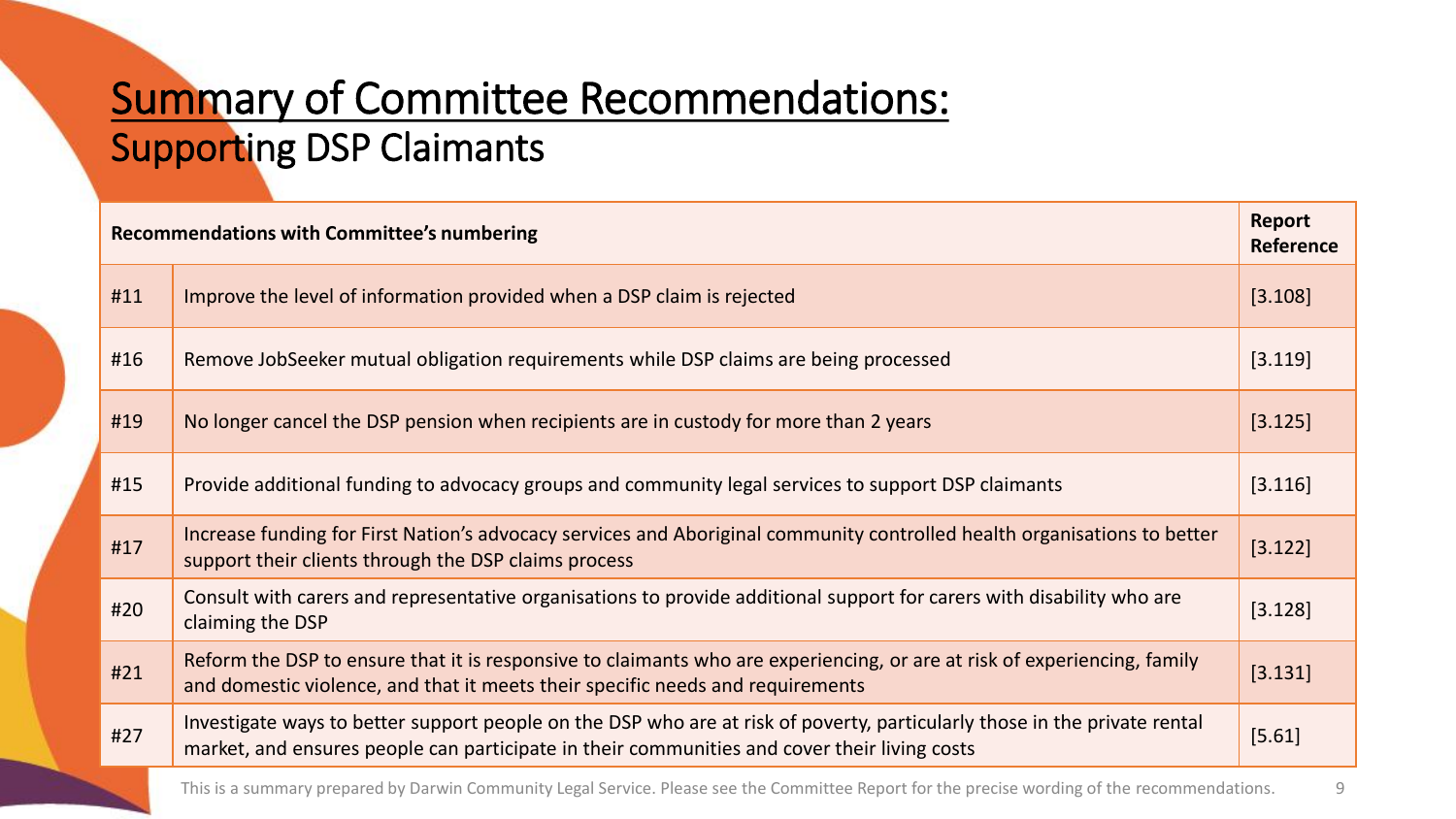#### Summary of Committee Recommendations: Employment and Broader Reforms

| <b>Recommendations with Committee's numbering</b> |                                                                                                                                                                                                                                                                                                          | Report<br><b>Reference</b> |
|---------------------------------------------------|----------------------------------------------------------------------------------------------------------------------------------------------------------------------------------------------------------------------------------------------------------------------------------------------------------|----------------------------|
| #22                                               | Consider reforming the income test including by raising the income thresholds at which DSP is reduced and lowering the<br>rate which it is reduced once this threshold is reached                                                                                                                        | [4.92]                     |
| #23                                               | Review the program of support requirement and consider making participation in an employment services program<br>voluntary for all DSP claimants                                                                                                                                                         | [4.100]                    |
| #24                                               | Improve the visibility of, and information on, the program of support requirement for all DSP claimants                                                                                                                                                                                                  | [4.102]                    |
| #25                                               | Abandon punitive compliance measures and ensure that the employment services system provides genuine support to<br>disabled job seekers, including focusing on providing personalised support and skills development                                                                                     | [4.106]                    |
| #26                                               | Continue to extend across Australia approaches that are voluntary and provide appropriate support (such as The<br>Individual Placement and Support Model) and consider the feasibility and effectiveness of other approaches                                                                             | [4.109]                    |
| #29                                               | Undertake consultation and evaluation of the DSP to align it more closely with the social model of disability                                                                                                                                                                                            | [5.66]                     |
| #30                                               | Establish principles in the administration of social security, including proactively assisting people to access support;<br>treating people with respect; and making adjustments to service delivery on an individual basis to meet people's needs<br>and ensure equal access to social security for all | [5.67]                     |

This is a summary prepared by Darwin Community Legal Service. Please see the Committee Report for the precise wording of the recommendations. 10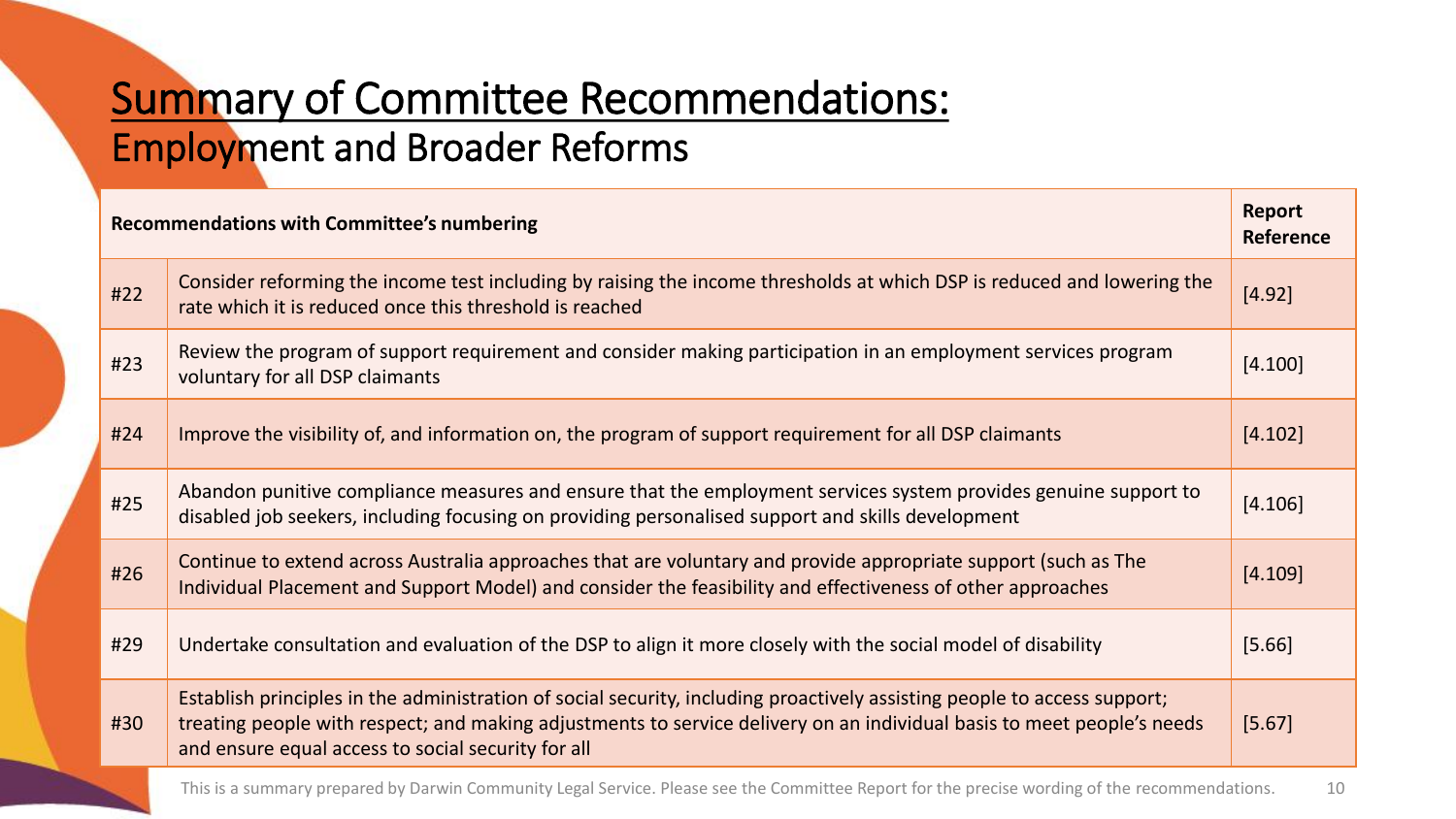### Early Responses to the Senate Committee's Report

- 25 February 2022: Darwin Community Legal Service have called for the Government to immediately implement some of the Committee's [recommendations and fully overhaul the DSP system through extensive](https://www.dcls.org.au/wp-content/uploads/2022/02/250222_DSP-Senate-Inquiry.pdf) consultation.
- 23 February 2022: People with Disability Australia, Australian Federation of Disability Organisations, Children and Young People with Disability Australia and [the National Ethnic Disability Alliance have jointly urged the Government to take](https://pwd.org.au/key-disability-advocacy-groups-join-with-acoss-to-urge-government-to-act-on-dsp-senate-inquiry-report/)  action to address the Committee's recommendations and expressed their concerns on the non-urgent nature of a number of the recommendations, even though the evidence of harm or ineffectiveness is clear.
- 22 February 2022: Economic Justice Australia have urged the Government to establish the consultation processes proposed in the Committee's report as a [matter of urgency, with immediate implementation of recommendations not](https://www.ejaustralia.org.au/wp/media-release/media-release-urgent-action-needed-to-implement-senate-committee-recommendations-on-disability-support-pension/)  requiring consultation.